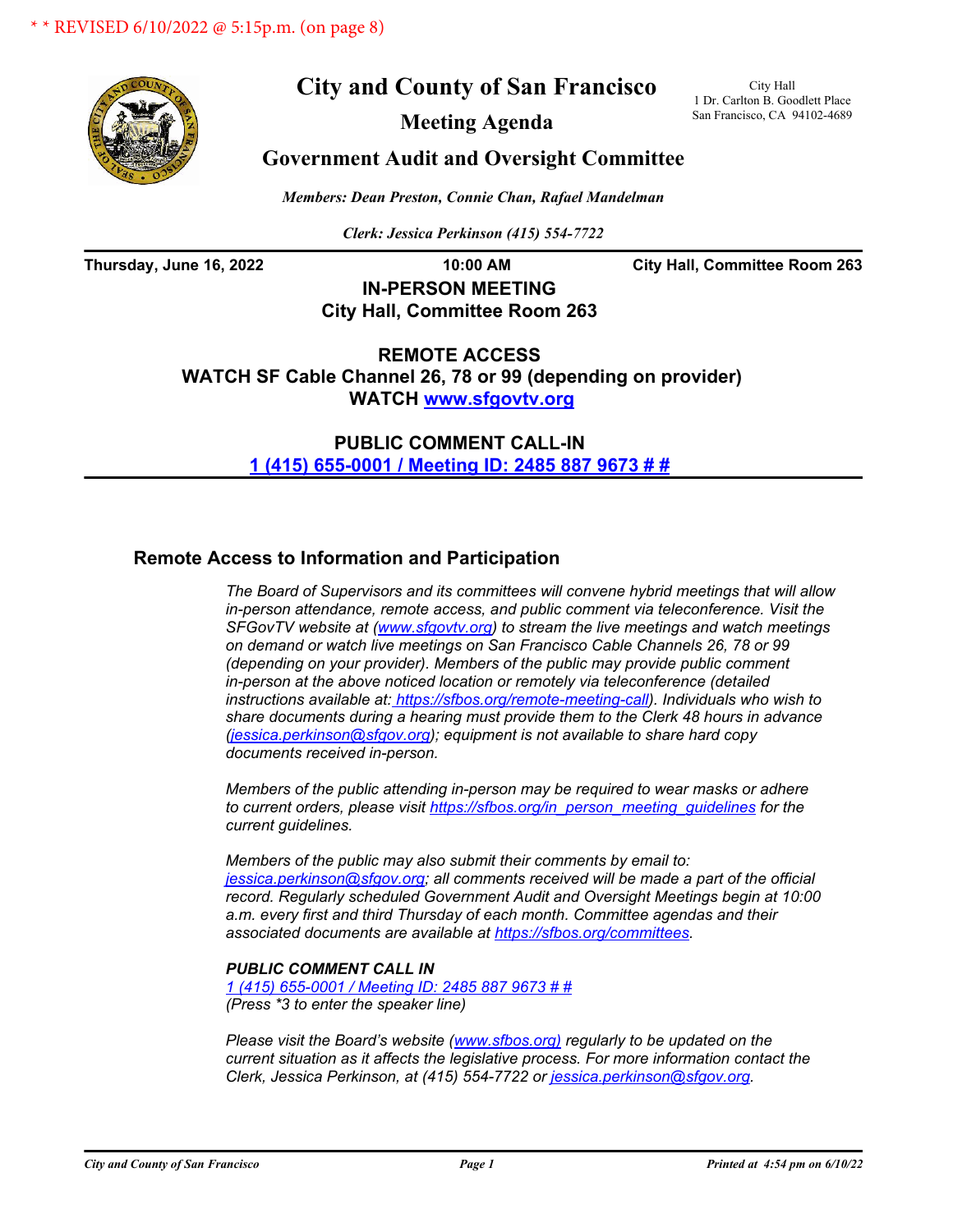# **ROLL CALL AND ANNOUNCEMENTS**

# **COMMUNICATIONS**

# **AGENDA CHANGES**

# **REGULAR AGENDA**

## **1. [220645](http://sfgov.legistar.com/gateway.aspx?m=l&id=38837) [Accept and Expend Grant - California Arts Council - Design and Planning for Harvey Milk Plaza - \$1,500,000]**

### **Sponsors: Mayor; Mandelman and Dorsey**

Resolution authorizing the Department of Public Works to accept and expend grant funds in the amount of \$1,500,000 from the California Arts Council for the design and planning of new improvements on or about Harvey Milk Plaza for the project term of July 2022 through February 2023; authorizing the Public Works Director to enter into a grant agreement with the California Arts Council regarding the same; authorizing the Department of Public Works and the Clerk of the Board to take further actions necessary under the grant agreement; and retroactively approving the submittal of the grant application.

5/24/22; RECEIVED AND ASSIGNED to the Budget and Finance Committee.

6/7/22; TRANSFERRED to the Government Audit and Oversight Committee.

## **2. [220544](http://sfgov.legistar.com/gateway.aspx?m=l&id=38736) [Agreement - LAZ Parking California, LLC - Parking Meter Coin and Parking Data Collection Services - Not to Exceed \$50,798,833] Sponsor: Mayor**

Resolution authorizing the Director of Transportation to execute Contract No. SFMTA-2022-13, for Parking Meter Coin and Parking Data Collection Services, with LAZ Parking California, LLC for an amount not to exceed \$24,617,587 for a base term of five years, with the option to extend the term for up to five additional years for an amount not to exceed \$26,181,245 for a total contract amount not to exceed \$50,798,833; and to authorize the SFMTA to enter into any amendments or modifications to the Agreement that do not increase the obligations or liabilities of the City, are necessary or advisable to effectuate the purposes of the Agreement or this Resolution. (Municipal Transportation Agency)

(Fiscal Impact; No Budget and Legislative Analyst Report)

5/10/22; RECEIVED AND ASSIGNED to the Budget and Finance Committee.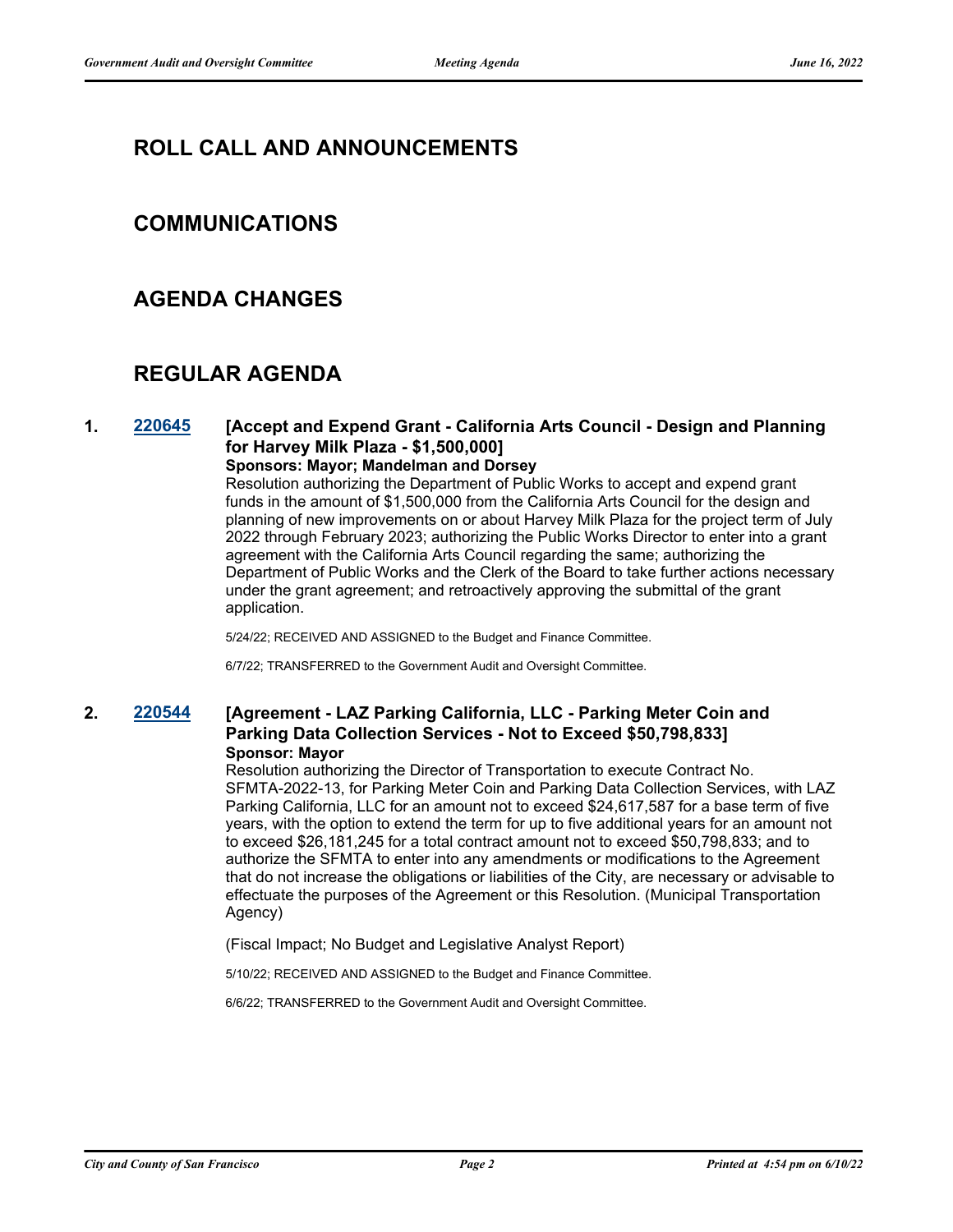## **3. [220600](http://sfgov.legistar.com/gateway.aspx?m=l&id=38792) [Contract - Lystek International Limited - Class A Biosolids Management Services - Not to Exceed \$22,400,000]**

Resolution authorizing the Office of Contract Administration to enter into PeopleSoft Contract ID 1000025273 between the City and County of San Francisco and Lystek International Limited for the provision of Class A Biosolids management services with an initial contract not to exceed amount of \$16,400,000 for five years and \$6,400,000 for one two-year option to extend for a total not to exceed amount of \$22,400,000 and total contract duration of seven years commencing on July 1, 2022, through June 30, 2029. (Office of Contract Administration)

(Fiscal Impact; No Budget and Legislative Analyst Report)

5/14/22; RECEIVED FROM DEPARTMENT.

5/24/22; RECEIVED AND ASSIGNED to the Budget and Finance Committee.

6/7/22; TRANSFERRED to the Government Audit and Oversight Committee.

### **4. [220601](http://sfgov.legistar.com/gateway.aspx?m=l&id=38793) [Contract - Kemira Water Solutions - Ferric Ferrous Chloride - Not to Exceed \$26,000,000]**

Resolution authorizing the Office of Contract Administration to enter into PeopleSoft Contract ID 1000025263 between the City and County of San Francisco and Kemira Water Solutions for the purchase of Ferric Ferrous Chloride, with an initial contract not to exceed amount of \$11,200,000 for three years and \$14,800,000 for an option to extend for four additional years for a total not to exceed amount of \$26,000,000 and a total contract duration of seven years to commence on July 1, 2022, through June 30, 2029. (Office of Contract Administration)

(Fiscal Impact; No Budget and Legislative Analyst Report)

5/14/22; RECEIVED FROM DEPARTMENT.

5/24/22; RECEIVED AND ASSIGNED to the Budget and Finance Committee.

6/7/22; TRANSFERRED to the Government Audit and Oversight Committee.

## **5. [220602](http://sfgov.legistar.com/gateway.aspx?m=l&id=38794) [Contract - TR International Trading Company - Ferric Ferrous Chloride - Not to Exceed \$28,000,000]**

Resolution authorizing the Office of Contract Administration to enter into PeopleSoft Contract ID 1000025301 between the City and County of San Francisco and TR International Trading Company for the purchase of Ferric Ferrous Chloride, with an initial contract not to exceed amount of \$12,000,000 for three years and \$16,000,000 for an option to extend for four additional years for a total not to exceed amount of \$28,000,000 and a total contract duration of seven years to commence on July 1, 2022, through June 30, 2029. (Office of Contract Administration)

(Fiscal Impact; No Budget and Legislative Analyst Report)

5/14/22; RECEIVED FROM DEPARTMENT.

5/24/22; RECEIVED AND ASSIGNED to the Budget and Finance Committee.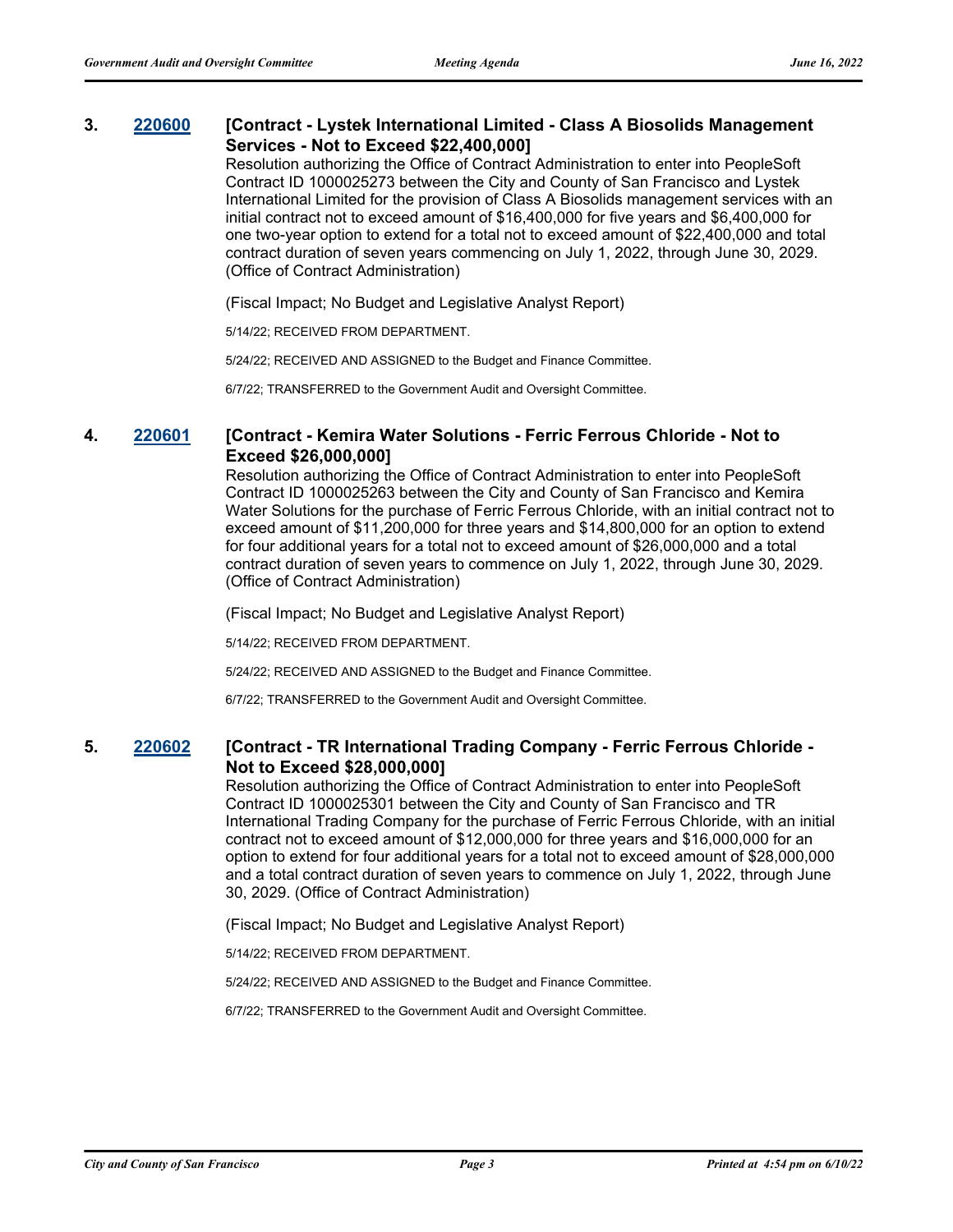## **6. [220603](http://sfgov.legistar.com/gateway.aspx?m=l&id=38795) [Contract - Univar Solutions USA Inc. - Sodium Hypochlorite - Not to Exceed \$74,000,000]**

Resolution authorizing the Office of Contract Administration to enter into PeopleSoft Contract ID 1000025302 between the City and County of San Francisco and Univar Solutions USA Inc. for the purchase of Sodium Hypochlorite, with an initial contract not to exceed amount of \$32,000,000 for three years and \$42,000,000 for an option to extend for four additional years for a total not to exceed amount of \$74,000,000 and a total contract duration of seven years to commence on July 1, 2022, through June 30, 2029. (Office of Contract Administration)

(Fiscal Impact; No Budget and Legislative Analyst Report)

5/14/22; RECEIVED FROM DEPARTMENT.

5/24/22; RECEIVED AND ASSIGNED to the Budget and Finance Committee.

6/7/22; TRANSFERRED to the Government Audit and Oversight Committee.

### **7. [220604](http://sfgov.legistar.com/gateway.aspx?m=l&id=38796) [Contract - Univar Solutions USA Inc. - Sodium Bisulfite - Not to Exceed \$19,000,000]**

Resolution authorizing the Office of Contract Administration to enter into PeopleSoft Contract ID 1000025303 between the City and County of San Francisco and Univar Solutions USA Inc. for the purchase of Sodium Bisulfite, with an initial contract not to exceed amount of \$8,000,000 for three years and \$11,000,000 for an option to extend for four additional years for a total not to exceed amount of \$19,000,000 and a total contract duration of seven years to commence on July 1, 2022, through June 30, 2029. (Office of Contract Administration)

(Fiscal Impact; No Budget and Legislative Analyst Report)

5/14/22; RECEIVED FROM DEPARTMENT.

5/24/22; RECEIVED AND ASSIGNED to the Budget and Finance Committee.

6/7/22; TRANSFERRED to the Government Audit and Oversight Committee.

## **8. [220599](http://sfgov.legistar.com/gateway.aspx?m=l&id=38791) [Contract Amendment - Professional Contractor Supply (PCS) - Purchase of Hardware Supplies - \$11,500,000]**

Resolution authorizing the Office of Contract Administration to enter into a fifth amendment to the contract between the City and County of San Francisco and Professional Contractor Supply (PCS), for the purchase of hardware supplies for City departments, increasing the contract amount by \$4,000,000 for a total not to exceed amount of \$11,500,000 with no change to the contract term from August 15, 2017, through July 14, 2025. (Office of Contract Administration)

(Fiscal Impact; No Budget and Legislative Analyst Report)

5/14/22; RECEIVED FROM DEPARTMENT.

5/24/22; RECEIVED AND ASSIGNED to the Budget and Finance Committee.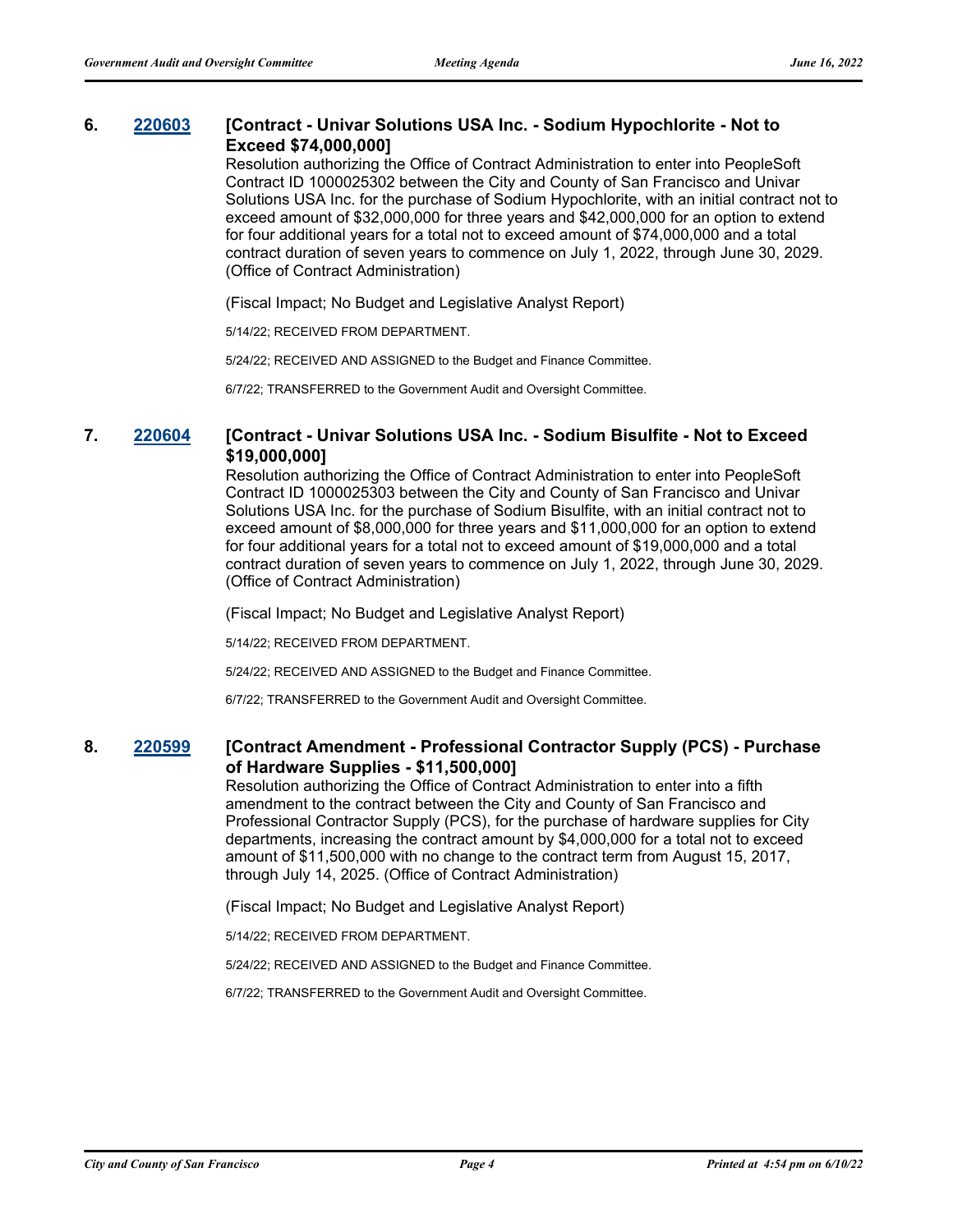### **9. [220537](http://sfgov.legistar.com/gateway.aspx?m=l&id=38729) [Authorizing Grant Agreements - Terms of 20 Years after Project Completion - Public Utilities Commission Green Infrastructure Grant Program]**

#### **Sponsor: Mandelman**

Ordinance extending for an additional two years through July 1, 2024, the delegation of authority under Charter, Section 9.118, to the General Manager of the San Francisco Public Utilities Commission ("SFPUC"), previously authorized by Ordinance No. 26-19 and extended and modified by Ordinance No. 101-20, to enter into grant agreements under the SFPUC's Green Infrastructure Grant Program with terms of up to 20 years after the Project Completion Date, as defined by the Grant Agreements.

(Fiscal Impact; No Budget and Legislative Analyst Report)

5/10/22; ASSIGNED UNDER 30 DAY RULE to the Budget and Finance Committee.

5/17/22; TRANSFERRED to the Government Audit and Oversight Committee.

## **10. [220649](http://sfgov.legistar.com/gateway.aspx?m=l&id=38841) [Resolution of Intention - Renewal and Expansion - Tourism Improvement District]**

#### **Sponsor: Peskin**

Resolution declaring the intention of the Board of Supervisors to renew and expand a business-based business improvement district to be known as the "Tourism Improvement District" and levy a multi-year assessment on identified hotel and short-term residential rental businesses in the district; approving the management district plan for the district; ordering and setting a time and place a public hearing of the Board of Supervisors, sitting as a Committee of the Whole, on September 13, 2022, at 3:00 p.m.; approving the form of the Notice of Public Hearing and Assessment Ballot Proceeding and Assessment Ballots; directing environmental findings; and directing the Clerk of the Board of Supervisors to give notice of the public hearing and balloting as required by law.

5/24/22; RECEIVED AND ASSIGNED to the Government Audit and Oversight Committee.

## **11. [220608](http://sfgov.legistar.com/gateway.aspx?m=l&id=38800) [Multifamily Housing Revenue Bonds - 700-730 Stanyan Street - Not to Exceed \$130,000,000]**

#### **Sponsor: Mayor**

Resolution declaring the intent of the City and County of San Francisco ("City") to reimburse certain expenditures from proceeds of future bonded indebtedness in an aggregate principal amount not to exceed \$130,000,000 in one or more series of bonds on a tax-exempt or taxable basis; authorizing the Director of the Mayor's Office of Housing and Community Development ("Director") to submit an application and related documents to the California Debt Limit Allocation Committee ("CDLAC") to permit the issuance of residential mortgage revenue bonds in an aggregate principal amount not to exceed \$130,000,000 for 700-730 Stanyan Street; authorizing and directing the Director to direct the Controller's Office to hold in trust an amount not to exceed \$100,000 in accordance with CDLAC procedures, if necessary; authorizing the Director to certify to CDLAC that the City has on deposit the required amount, if necessary; authorizing the Director to pay an amount equal to such deposit to the State of California if the City fails to issue the residential mortgage revenue bonds; authorizing and directing the execution of any documents necessary to implement this Resolution, as defined herein; and ratifying and approving any action heretofore taken in connection with the Project, as defined herein, and the Application, as defined herein.

5/17/22; RECEIVED AND ASSIGNED to the Budget and Finance Committee.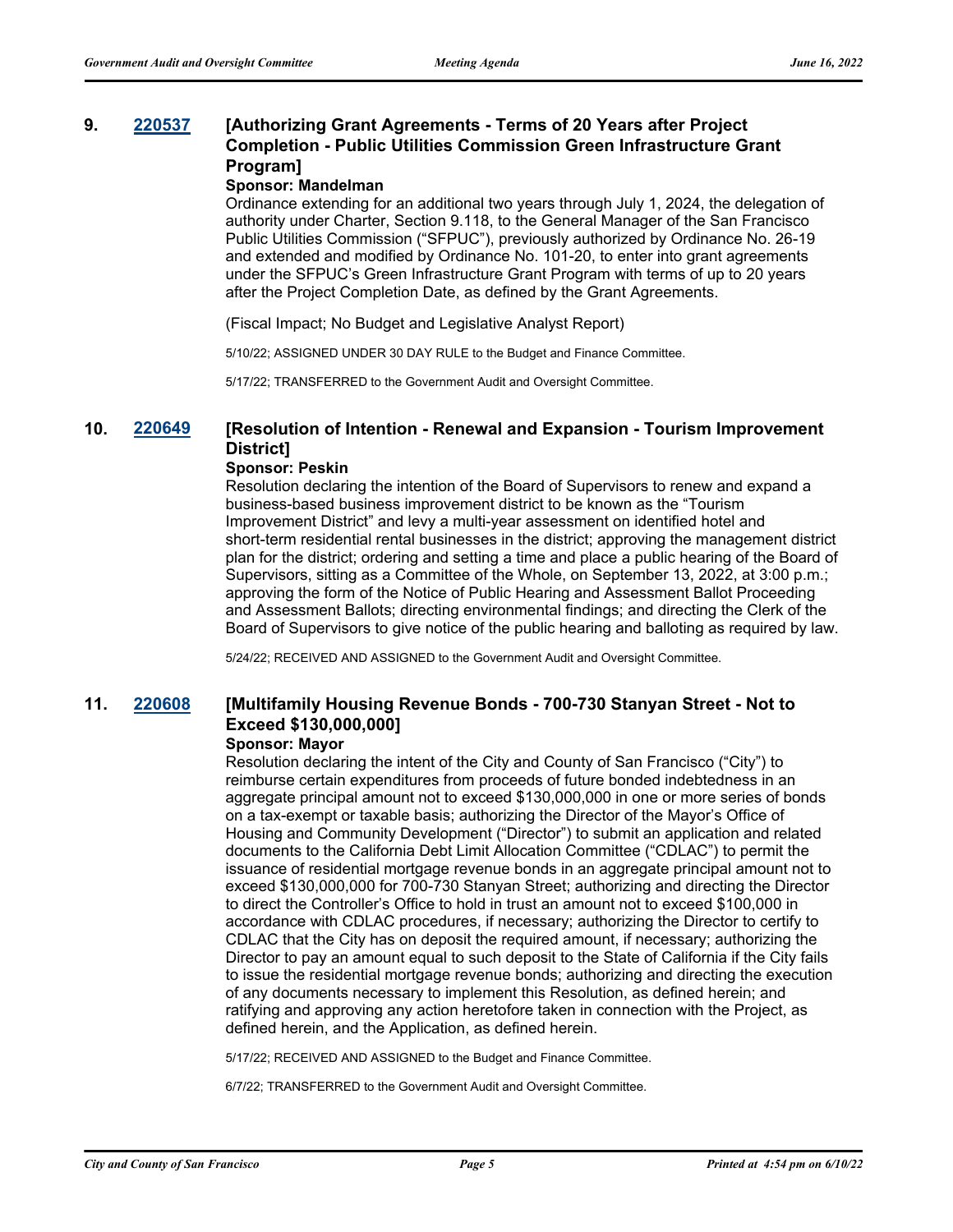## **12. [220609](http://sfgov.legistar.com/gateway.aspx?m=l&id=38801) [Accept and Expend Grant - Retroactive - California Board of State and Community Corrections - Youth Programs and Facilities Grant - \$152,571] Sponsor: Mayor**

Resolution retroactively authorizing the Juvenile Probation Department to accept and expend a grant from the Youth Programs and Facilities Grant in the amount of \$152,571 from the California Board of State and Community Corrections for a term from June 10, 2021, through June 1, 2024.

5/17/22; RECEIVED AND ASSIGNED to the Budget and Finance Committee.

6/7/22; TRANSFERRED to the Government Audit and Oversight Committee.

## **13. [220646](http://sfgov.legistar.com/gateway.aspx?m=l&id=38838) [Multifamily Housing Revenue Bonds - Sunnydale HOPE SF Block 3A - Not to Exceed \$74,000,000]**

#### **Sponsors: Mayor; Walton**

Resolution declaring the intent of the City and County of San Francisco ("City") to reimburse certain expenditures from proceeds of future bonded indebtedness in an aggregate principal amount not to exceed \$74,000,000 in one or more series of bonds on a tax-exempt or taxable basis; authorizing the Director of the Mayor's Office of Housing and Community Development ("Director") to submit an application and related documents to the California Debt Limit Allocation Committee ("CDLAC") to permit the issuance of residential mortgage revenue bonds in an aggregate principal amount not to exceed \$74,000,000 for Sunnydale HOPE SF Block 3A at 1500 Block of Sunnydale Avenue; authorizing and directing the Director to direct the Controller's Office to hold in trust an amount not to exceed \$100,000 in accordance with CDLAC procedures, if necessary; authorizing the Director to certify to CDLAC that the City has on deposit the required amount, if necessary; authorizing the Director to pay an amount equal to such deposit to the State of California if the City fails to issue the residential mortgage revenue bonds; authorizing and directing the execution of any documents necessary to implement this Resolution, as defined herein; and ratifying and approving any action heretofore taken in connection with the Project, as defined herein, and the Application, as defined herein.

5/24/22; RECEIVED AND ASSIGNED to the Budget and Finance Committee.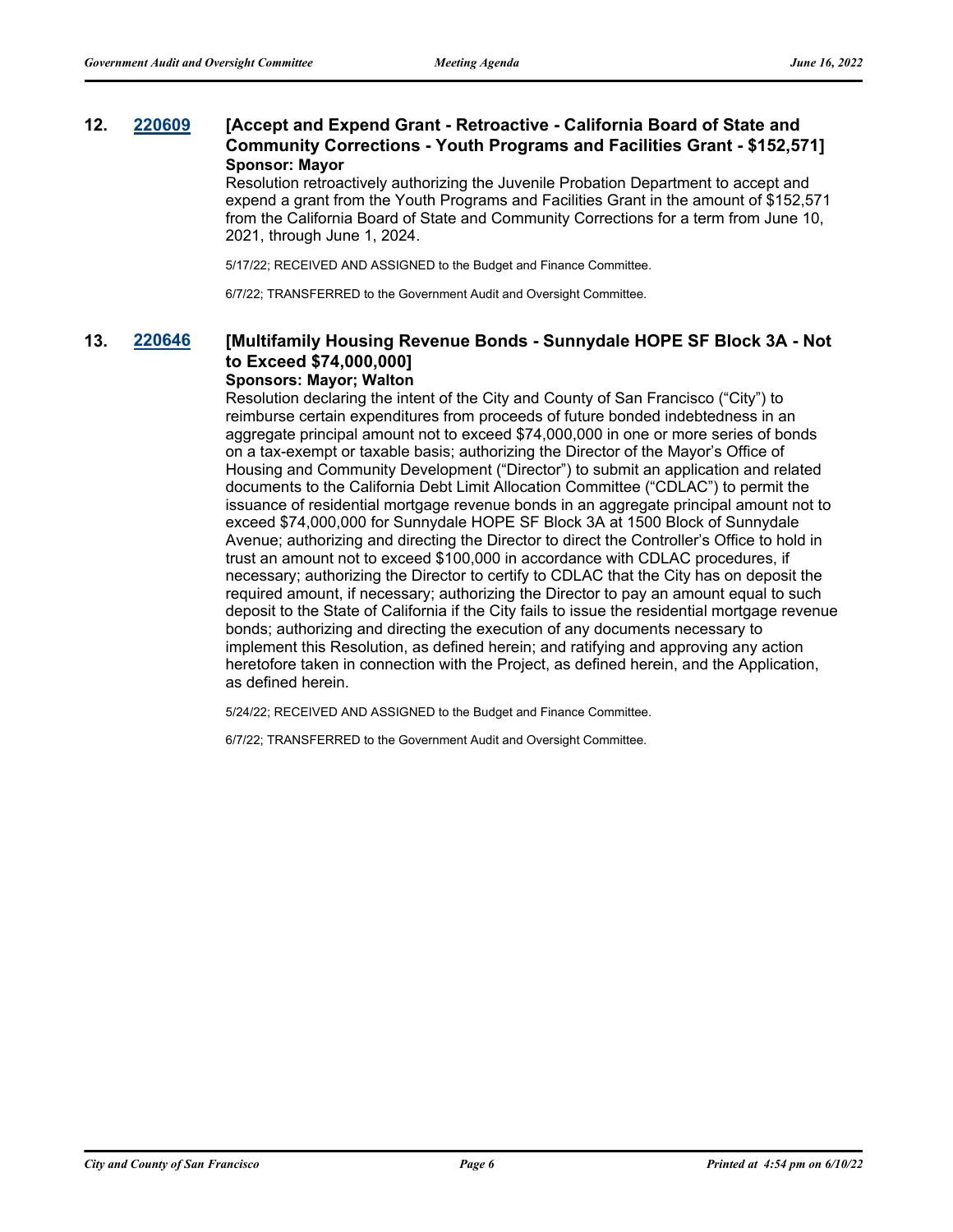# **14. [220647](http://sfgov.legistar.com/gateway.aspx?m=l&id=38839) [Multifamily Housing Revenue Bonds - Building E Balboa Reservoir - 11 Frida Kahlo Way - Not to Exceed \$102,000,000]**

#### **Sponsor: Mayor**

Resolution declaring the intent of the City and County of San Francisco ("City") to reimburse certain expenditures from proceeds of future bonded indebtedness in an aggregate principal amount not to exceed \$102,000,000 in one or more series of bonds on a tax-exempt or taxable basis; authorizing the Director of the Mayor's Office of Housing and Community Development ("Director") to submit an application and related documents to the California Debt Limit Allocation Committee ("CDLAC") to permit the issuance of residential mortgage revenue bonds in an aggregate principal amount not to exceed \$102,000,000 for Building E Balboa Reservoir at 11 Frida Kahlo Way; authorizing and directing the Director to direct the Controller's Office to hold in trust an amount not to exceed \$100,000 in accordance with CDLAC procedures, if necessary; authorizing the Director to certify to CDLAC that the City has on deposit the required amount, if necessary; authorizing the Director to pay an amount equal to such deposit to the State of California if the City fails to issue the residential mortgage revenue bonds; authorizing and directing the execution of any documents necessary to implement this Resolution, as defined herein; and ratifying and approving any action heretofore taken in connection with the Project, as defined herein, and the Application, as defined herein.

5/24/22; RECEIVED AND ASSIGNED to the Budget and Finance Committee.

6/7/22; TRANSFERRED to the Government Audit and Oversight Committee.

## **15. [220554](http://sfgov.legistar.com/gateway.aspx?m=l&id=38746) [Real Property Lease Amendment - Evans Investment Partners, LLC - 750 and 752 Vallejo Street - \$120,792 Annual Base Rent - Estimated \$267,382 Tenant Improvement Cost]**

#### **Sponsor: Peskin**

Resolution approving and authorizing the Director of Property, on behalf of the Police Department, to amend the lease of real property located at 750 and 752 Vallejo Street, with Evans Investment Partners, LLC, at a base rent of \$120,792 per year with 3% annual increases, with tenant improvements for the City's lawful occupancy of the premises, the cost of which shall not exceed \$267,382 and extending the term of the lease for five years, from August 15, 2022, for a total term of August 15, 2017, through August, 15, 2027, plus two five-year options to extend; and authorizing the Director of Property to execute documents, make certain modifications and take certain actions in furtherance of the lease amendment, the lease and this Resolution, as defined herein. (Real Estate Department)

(Fiscal Impact; No Budget and Legislative Analyst Report)

5/10/22; RECEIVED AND ASSIGNED to the Budget and Finance Committee.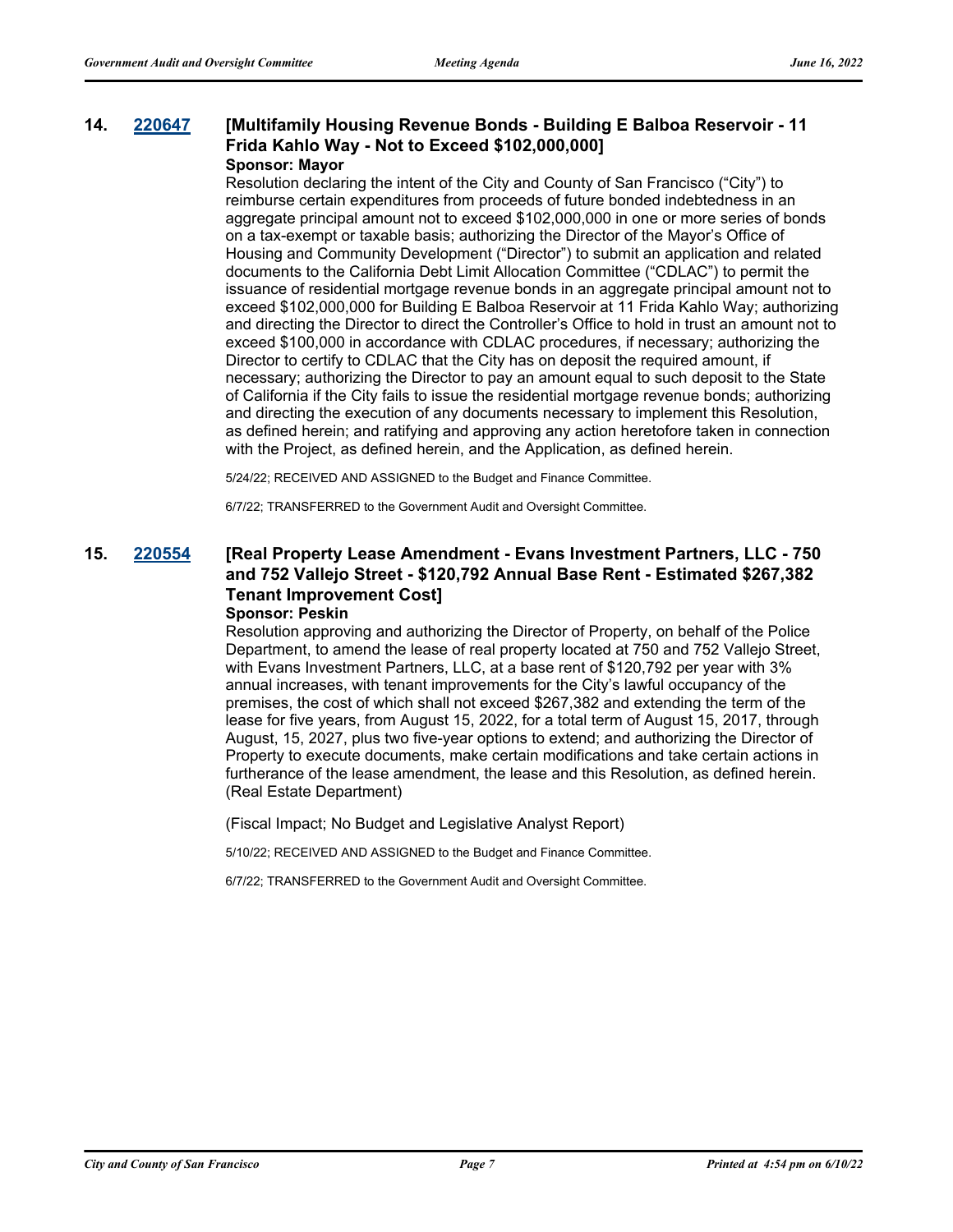*Government Audit and Oversight Committee Meeting Agenda June 16, 2022*

#### **16. [220422](http://sfgov.legistar.com/gateway.aspx?m=l&id=38614) [Contract Modification - Recology San Francisco - Refuse Collection Services - Not to Exceed - \$42,100,000]** \*\* 16.

Resolution authorizing the Office of Contract Administration to enter into a Third Amendment to the agreement between the City and County of San Francisco and Sunset Scavenger Company d/b/a Recology Sunset Scavenger, Golden Gate Disposal & Recycling Company d/b/a Recology Golden Gate, and Recology San Francisco (collectively, "Contractor") for refuse collection services at City facilities; increasing the contract amount by \$26,478,000 for a total not to exceed amount of \$42,100,000 and extending the term by two years from June 30, 2022, for a total contract duration of three years and seven months of December 1, 2020, through June 30, 2024. (Office of Contract Administration)

(Fiscal Impact; No Budget and Legislative Analyst Report)

4/18/22; RECEIVED FROM DEPARTMENT.

4/26/22; RECEIVED AND ASSIGNED to the Budget and Finance Committee.

6/6/22; TRANSFERRED to the Government Audit and Oversight Committee.

## **LITIGATION**

## **Conference with City Attorney**

*[Convene in Closed Session - Existing Litigation - City as Plaintiff and/or Defendant] Motion that the Government Audit and Oversight Committee of the Board of Supervisors convene in closed session with the City Attorney for the purpose of conferring with, or receiving advice from, the City Attorney regarding the following existing litigation and anticipated litigation. Administrative Code Section 67.10(d) permit this closed session. Discussion in open session concerning these matters would likely and unavoidably prejudice the position of the City in the pending lawsuits and claims listed below.*

*After a closed session, if one occurs, the Committee shall adopt a motion either to disclose or not to disclose.*

## **17. [220379](http://sfgov.legistar.com/gateway.aspx?m=l&id=38571) [Settlement of Lawsuit - Martin Collins - \$35,000]**

Ordinance authorizing settlement of the lawsuit filed by Martin Collins against the City and County of San Francisco for \$35,000; the lawsuit was filed on December 15, 2020, in San Francisco Superior Court, Case No. CGC-20-588446; entitled Martin Collins v. City and County of San Francisco, et al.; the lawsuit involves alleged personal injury from a dangerous condition of public property. (City Attorney)

4/4/22; RECEIVED FROM DEPARTMENT.

4/19/22; RECEIVED AND ASSIGNED to the Government Audit and Oversight Committee.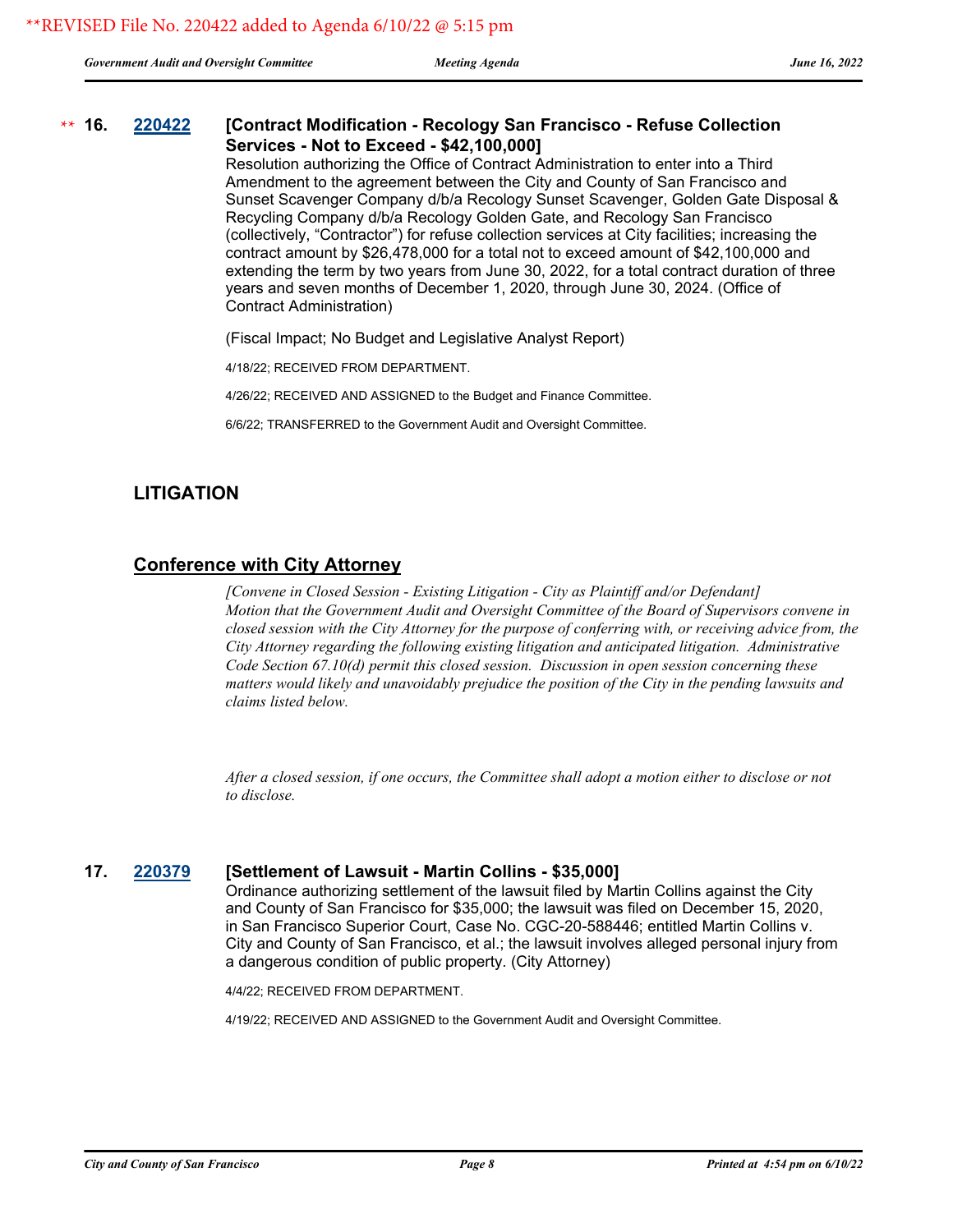### **18. [220508](http://sfgov.legistar.com/gateway.aspx?m=l&id=38700) [Settlement of Lawsuit - Tessa Luu - \$864,282]**

Ordinance authorizing settlement of the lawsuit filed by Tessa Luu against the City and County of San Francisco for \$864,282, comprised of a payment of \$730,000 and the forgiveness of the City's lien in the amount of \$134,282; the lawsuit was filed on September 2, 2020, in San Francisco Superior Court, Case No. CGC-20-586519; entitled Tessa Luu v. City and County of San Francisco; the lawsuit involves an alleged personal injury on a City sidewalk. (City Attorney)

4/27/22; RECEIVED FROM DEPARTMENT.

5/10/22; RECEIVED AND ASSIGNED to the Government Audit and Oversight Committee.

## **19. [220510](http://sfgov.legistar.com/gateway.aspx?m=l&id=38702) [Settlement of Unlitigated Claim - United States Department of Agriculture Forest Service - \$203,056.18]**

Resolution approving the settlement of the unlitigated claim filed by United States Department of Agriculture Forest Service against the City and County of San Francisco for \$203,056.18; the claim was filed on January 13, 2022; the claim involves fire suppression services due to a fire that allegedly originated on Hetch Hetchy property. (City Attorney)

4/27/22; RECEIVED FROM DEPARTMENT.

5/10/22; RECEIVED AND ASSIGNED to the Government Audit and Oversight Committee.

## **20. [220509](http://sfgov.legistar.com/gateway.aspx?m=l&id=38701) [Settlement of Lawsuit - Arthur Higgins, Larry Tiller, Lorenzo Bell - \$375,000]**

Ordinance authorizing settlement of the lawsuit filed by Arthur Higgins, Larry Tiller, and Lorenzo Bell against the City and County of San Francisco for \$375,000; the lawsuit was filed on August 31, 2020, in United States District Court, Northern District of California, Case No. 3:20-cv-06129-CRB; entitled Arthur Higgins, et al. v. City and County of San Francisco, et al.; the lawsuit involves allegations that Plaintiffs' civil rights were violated when San Francisco Police Department ("SFPD") Officers detained and used force against them following a traffic stop. (City Attorney)

4/27/22; RECEIVED FROM DEPARTMENT.

5/10/22; RECEIVED AND ASSIGNED to the Government Audit and Oversight Committee.

#### **21. [220532](http://sfgov.legistar.com/gateway.aspx?m=l&id=38724) [Settlement of Unlitigated Claim - Annie Jew - \$30,000]**

Resolution approving the settlement of the unlitigated claim filed by Annie Jew against the City and County of San Francisco for \$30,000; the claim was filed on December 29, 2021; the claim involves alleged property damaged due to a water main rupture. (City Attorney)

5/3/22; RECEIVED FROM DEPARTMENT.

5/17/22; RECEIVED AND ASSIGNED to the Government Audit and Oversight Committee.

#### *[Elect To Disclose]*

*Motion that the Board finds it is in the public interest to disclose information discussed in closed session, and directs the Chair immediately to disclose that information.*

#### *[Elect Not To Disclose]*

*Motion that the Committee finds that it is in the best interest of the public that the Committee elect at this time not to disclose its closed session deliberations listed above.*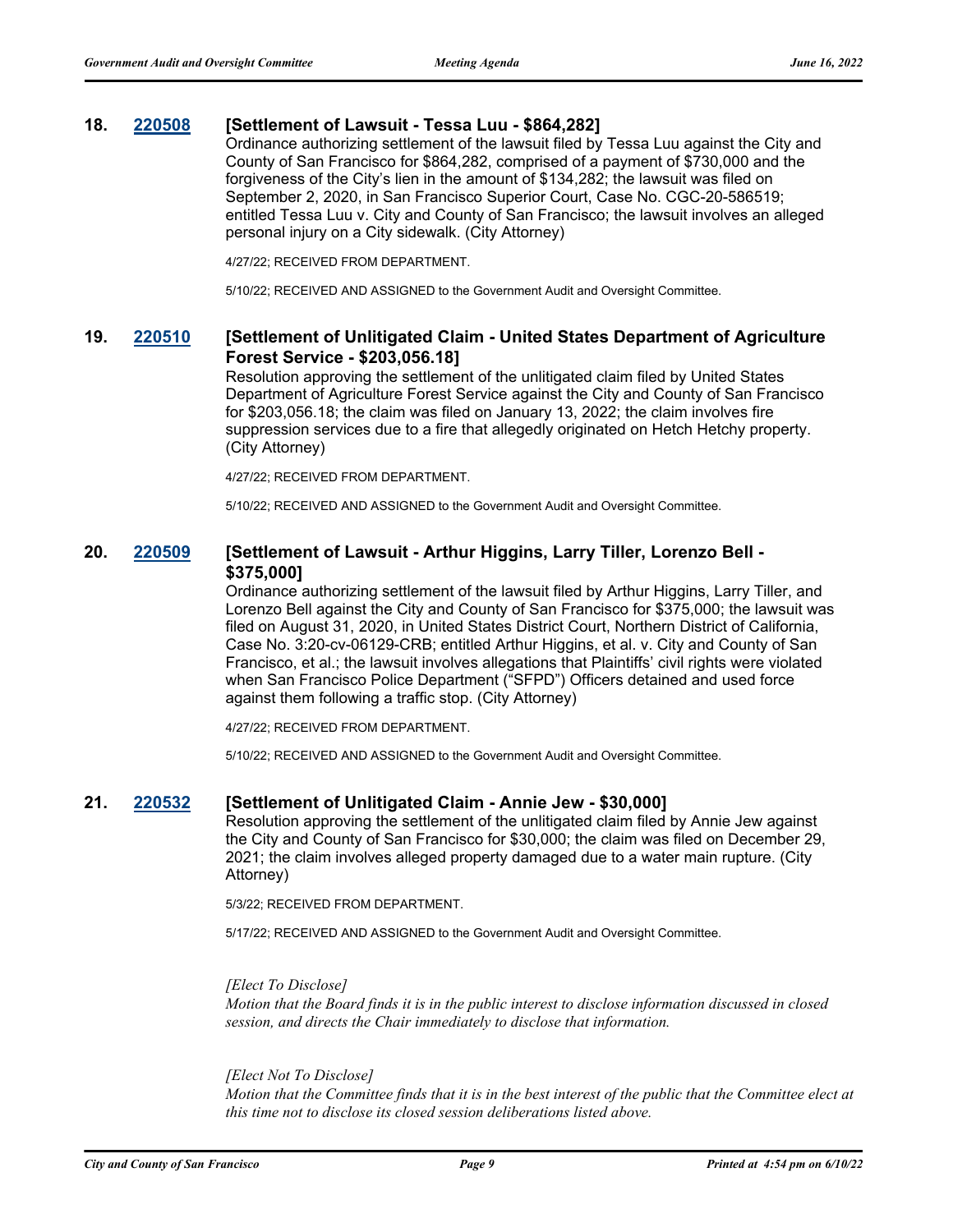# **ADJOURNMENT**

*NOTE: Pursuant to Government Code Section 65009, the following notice is hereby given: if you challenge, in court, the general plan amendments or planning code and zoning map amendments described above, you may be limited to raising only those issues you or someone else raised at the public hearing described in this notice, or in written correspondence delivered to the Board of Supervisors at, or prior to, the public hearing.*

# **LEGISLATION UNDER THE 30-DAY RULE**

*NOTE: The following legislation will not be considered at this meeting. Board Rule 3.22 provides that when an Ordinance or Resolution is introduced which would CREATE OR REVISE MAJOR CITY POLICY, the Committee to which the legislation is assigned shall not consider the legislation until at least thirty days after the date of introduction. The provisions of this rule shall not apply to the routine operations of the departments of the City or when a legal time limit controls the hearing timing. In general, the rule shall not apply to hearings to consider subject matter when no legislation has been presented, nor shall the rule apply to resolutions which simply URGE action to be taken.*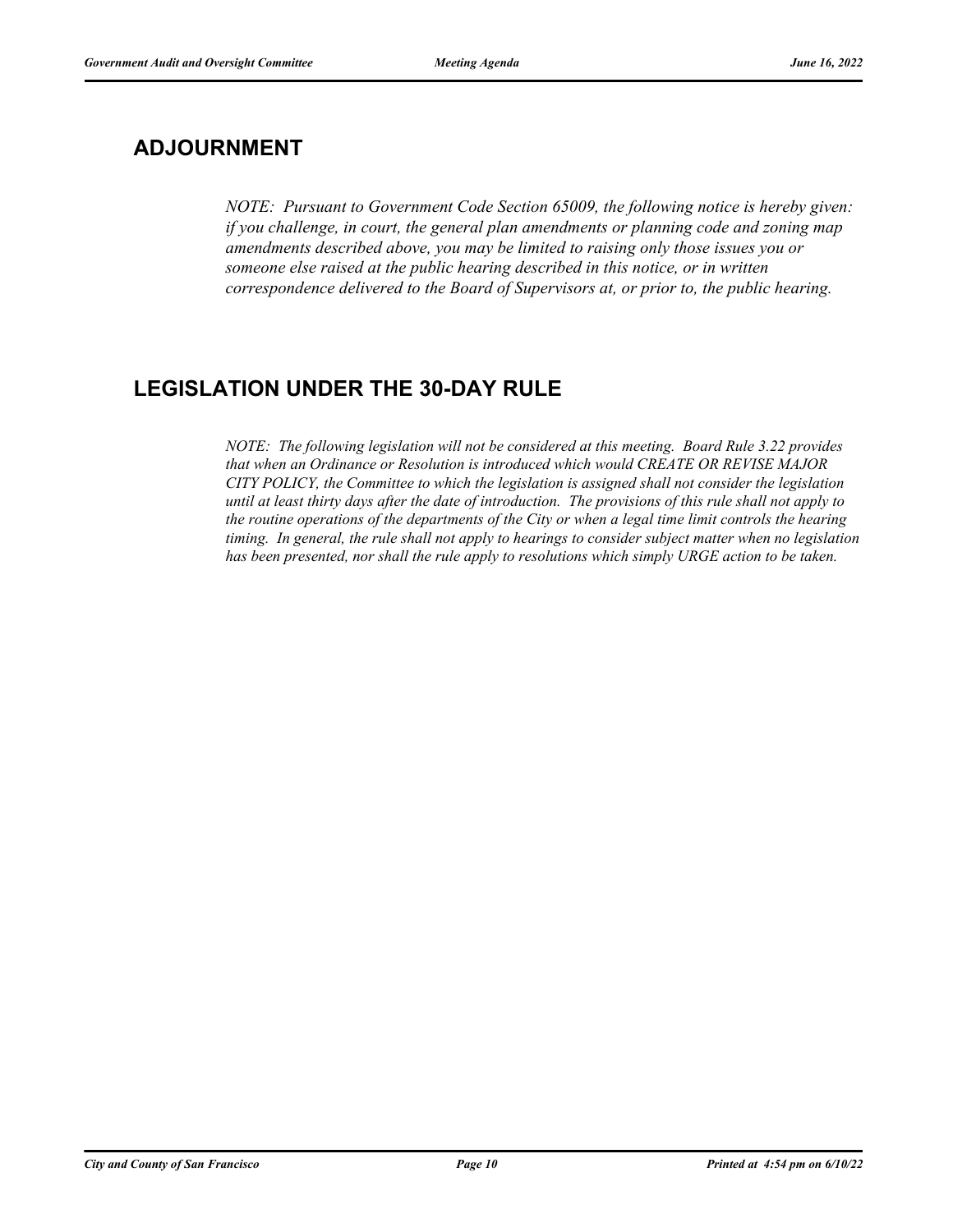#### **Agenda Item Information**

Each item on the Consent or Regular agenda may include the following documents:

1) Legislation

2) Budget and Legislative Analyst report

3) Department or Agency cover letter and/or report

4) Public correspondence

These items are available for review at City Hall, 1 Dr. Carlton B. Goodlett Place, Room 244, Reception Desk or at https://sfbos.org/legislative-research-center-lrc.

#### **Meeting Procedures**

The Board of Supervisors is the legislative body of the City and County of San Francisco. The Board has several standing committees where legislation is the subject of hearings at which members of the public are urged to testify. The full Board does not hold a second public hearing on measures which have been heard in committee.

Board procedures do not permit: 1) persons in the audience to vocally express support or opposition to statements by Supervisors or by other persons testifying; 2) ringing and use of cell phones, pagers, and similar sound-producing electronic devices; 3) bringing in or displaying signs in the meeting room; and 4) standing in the meeting room. Each member of the public will be allotted the same maximum number of minutes to speak as set by the President or Chair at the beginning of each item or public comment, excluding City representatives; except that public speakers using interpretation assistance will be allowed to testify for twice the amount of the public testimony time limit. If simultaneous interpretation services are used, speakers will be governed by the public testimony time limit applied to speakers not requesting interpretation assistance. Members of the public who want a document displayed should provide in advance of the meeting to the Clerk of the Board (bos.legislation@sfgov.org), clearly state such during testimony, and subsequently request the document be removed when they want the screen to return to live coverage of the meeting. Hard copy documents may no be shared during in-person meetings.

IMPORTANT INFORMATION: The public is encouraged to testify at Committee meetings. Persons unable to attend the meeting may submit to the City, by the time the proceedings begin, written comments regarding the agenda items. These comments will be made a part of the official public record and shall be brought to the attention of the Board of Supervisors. Written communications expected to be made a part of the official file should be submitted to the Clerk of the Board or Clerk of a Committee: 1 Dr. Carlton B. Goodlett Place, Room 244, San Francisco, CA 94102. Communications which are not received prior to the hearing may be delivered to the Clerk of the Board or Clerk of the Committee and will be shared with the Members.

COPYRIGHT: All system content that is broadcasted live during public proceedings is secured by High-bandwidth Digital Content Protection (HDCP), which prevents copyrighted or encrypted content from being displayed or transmitted through unauthorized devices. Members of the public who wish to utilize chamber digital, audio and visual technology may not display copyrighted or encrypted content during public proceedings.

AGENDA PACKET: Available on the internet at https://www.sfbos.org/meetings. Meetings are cablecast on SFGovTV, the Government Channel, at www.sfgovtv.org or Cable Channels 26, 78 or 99 (depending on your provider). For USB copies call (415) 554-4188.

LANGUAGE INTERPRETERS: Language services are available in Spanish, Chinese and Filipino at all regular and special Board and Committee meetings if made at least 48 hours in advance of the meeting to help ensure availability. For more information or to request services: Contact Wilson Ng or Arthur Khoo at (415) 554-5184.

傳譯服務: 所有常規及特別市參事會會議和常務委員會會議將提供西班牙文, 中文以及菲律賓文的傳譯服務, 但必須 在會議前最少48小時作出請求, 以確保能獲取到傳譯服務. 將因應請求提供交替傳譯服務, 以便公眾向有關政府機構 發表意見. 如需更多資訊或請求有關服務, 請致電(415) 554-5184聯絡我們.

AVISO EN ESPAÑOL: Los servicios de idiomas están disponibles en español, chino, y filipino en todas las reunions regulares y reuniones especiales de la Junta, de los Comités, si se solicita por lo menos 48 horas antes de la reunión para ayudar a garantizar su disponibilidad. Para más información o solicitar servicios, por favor contactar a (415) 554-5184.

PAUNAWA: Mayroong serbisyong pang-wika sa Espanyol, Tsino at Pilipino para sa lahat ng mga regular at espesyal na pagpupulong ng Board, at Komite ng Board. Sa kasalukuyan, mayroong serbisyo sa wikang Pilipino na maaaring hilingin, 48